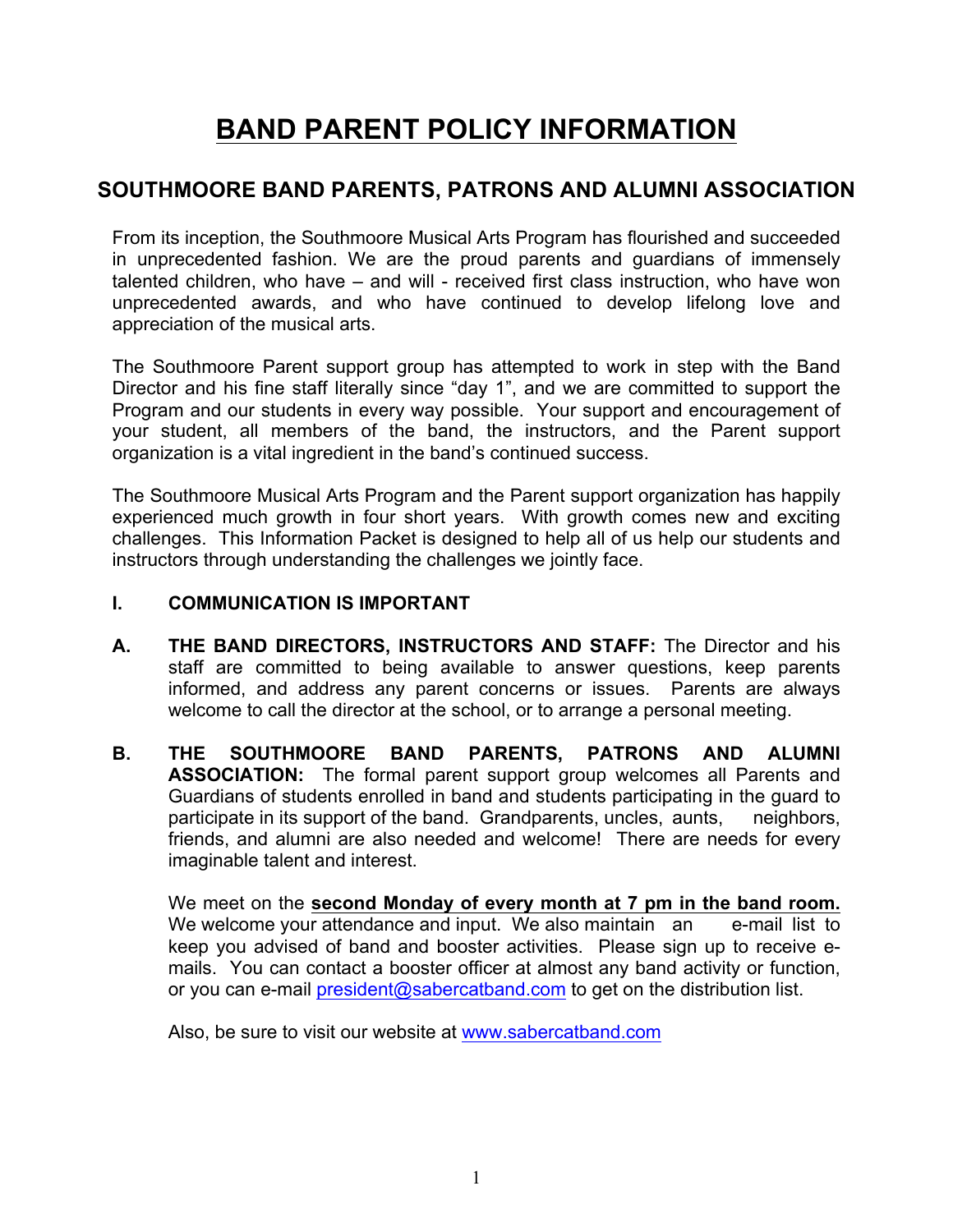## **C. YOUR PARENT SUPPORT GROUP OFFICERS:**

Your parent support officers are always available to answer questions or provide information. For current contact information for the President, Vice President, Secretary, and Treasurer please visit our website www.sabercatband.com. Feel free to contact any officers with concerns, suggestions, ideas, questions or other band related issues.

#### **II. GAMES AND CONTESTS**

Parent support and participation at games and contests is vital to transporting equipment and supplies, keeping the band hydrated, feeding the band, safely escorting the band members around stadium areas, and getting equipment on and off the field for performances. In this process, there are associated personal expenses which must be addressed. The band needs and encourages parent participation, and the parent support group endeavors to keep the actual costs to parents willing to help to a minimum.

#### **A. TRANSPORTATION COSTS**

Any individual that is willing to haul and transport either, the blue band equipment trailer or white supplies trailer with their own personal vehicle, has the option to provide this service for benevolence or reimbursement based on the criteria below:

- Because the Southmoore Band Parents, Patrons, and Alumni Association is a 501(c)(3) non-profit entity, a tax-deductible receipt will be provided to the transporter for itemization on their IRS Federal tax return at the mileage allowance permitted under Federal IRS regulations at the time the expense was incurred; or
- Remuneration in the amount of twenty-five (25) cents per mile along with a tax-deductible receipt for submission of the difference between this amount and what is allowable per Federal IRS regulations at the time expenses were incurred.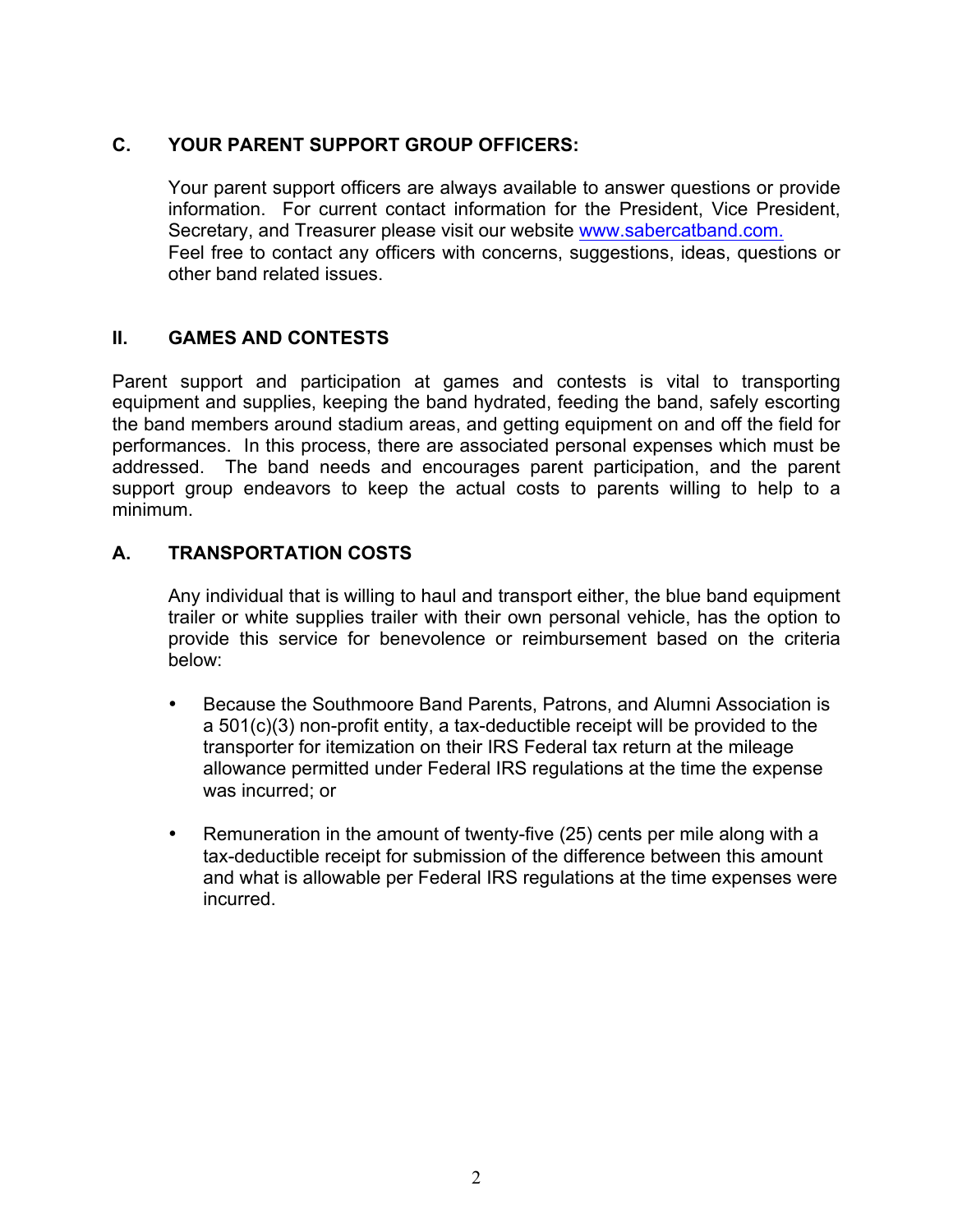#### **B. ADMISSION FEES**

A "SammySabercat" fund has been seeded by a \$100 donation from an anonymous donor. The fund will grow through purchases of fundraising items not designated to a specific student or possibly by future designations from available general funds. The SammySabercat fund will be used as determined the SBPPA Finance Committee Officers.

#### **1. HOME GAMES**

A district-required list of persons who are chaperones, concessions helpers, water team, and equipment helpers will be assembled by the booster officers and provided in advance of home games. A reasonable number of persons filling these positions ("reasonable number" being determined by the District) will be admitted to home games without charge.

#### **2. AWAY GAMES**

Schools hosting away games have their own rules concerning admissions charges to parents who otherwise are helping with band activities. We have no control over their admissions charges; thus must ask each parent who attends and helps to absorb any admissions fees that may be charged.

#### **3. CONTESTS**

Each marching season the band competes in four to five marching contests locally, statewide, and, at times, nationally. At these events the Boosters provide meals and transportation help, among other assistances, to the band program, all of which take place outside the event stadiums wherein the actual contests take place. All Boosters wanting to attend a contest will be responsible for their own entrance fees into the event stadium.

#### **III. FUNDRAISING**

Although all the band programs in the Moore School District enjoy tremendous financial and moral support, the fact is that all the bands, including Southmoore's band, incur many expenses that are not covered by the Moore School District. Band fees and expenses are simply an inevitable and necessary fact of life.

The Southmoore directors and the band boosters try to minimize the impact of the fees on every student by providing fund raising opportunities.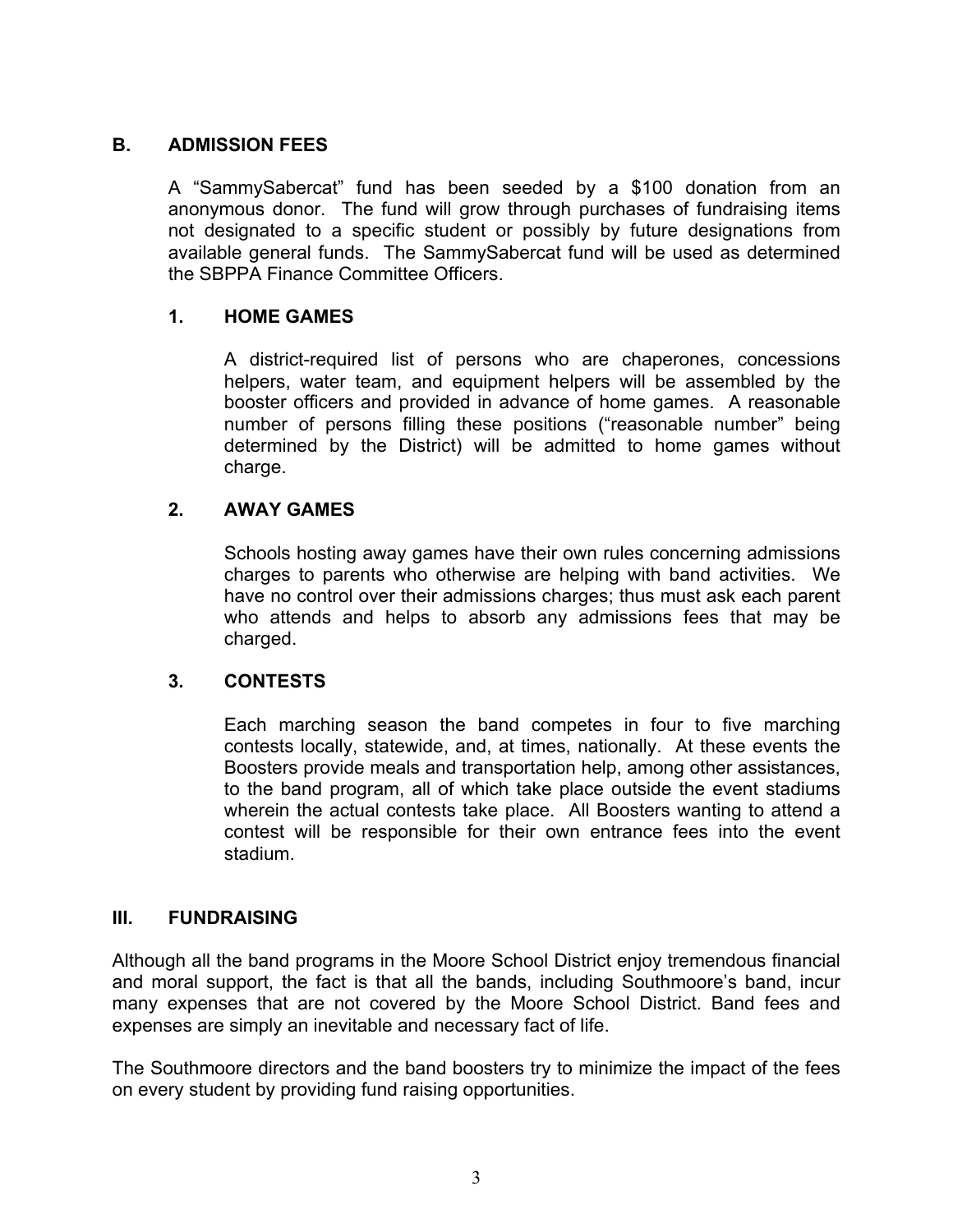- We all must understand that fund raising activities place responsibilities on the students and the parents, as well as the parents who are organizing and helping conduct the fundraisers. In short, we are all inconvenienced by this necessity.
- Please understand and remember that the fund raising activities are organized and conducted by band parents who also have busy schedules and limited times.
- Please understand that fund raiser start dates, turn in times, and product pick up times are often dictated by the fundraisers with whom we work; and although all these times are designed to be as convenient as possible, that we must all work within the time frames and other parameters that best suit the organization as a whole.
- Please know that we are willing to work within reasonable parameters to assist students and parents. The band boosters and the director want all students to succeed. However, students and parents who are unwilling, or unable, to comply with fund raising requirements may, in the discretion of the Director (upon consultation with the booster officers) not be allowed to participate in a given fundraiser.
- Any parent who has an issue with any matter related to a given fund raiser should first contact the President of the parent booster organization at president@sabercatband.com. If the problem cannot be resolved, the officers will consult with the band director

# **IV. BAND AND BOOSTER EXPENSES**

From time to time expenses must be incurred for approved band or booster functions. It is vital, for our internal budgeting and coordination, and for our financial accounting to the School District, that leadership be involved and advised before an expense is incurred.

If a booster anticipates incurring an expense for which the booster wishes to be reimbursed, the President or the Vice President must be notified and approve the expense before any action is taken. However, before reimbursement can be considered, the following action items will need to be followed:

- Notify the officers and Finance Committee that an expense for which the booster wishes to be reimbursed will be incurred, along with the best estimate of the amount. This incurrence will be compared against the Booster Budget and latest Booster account statement;
- Acknowledgement will either be granted or denied;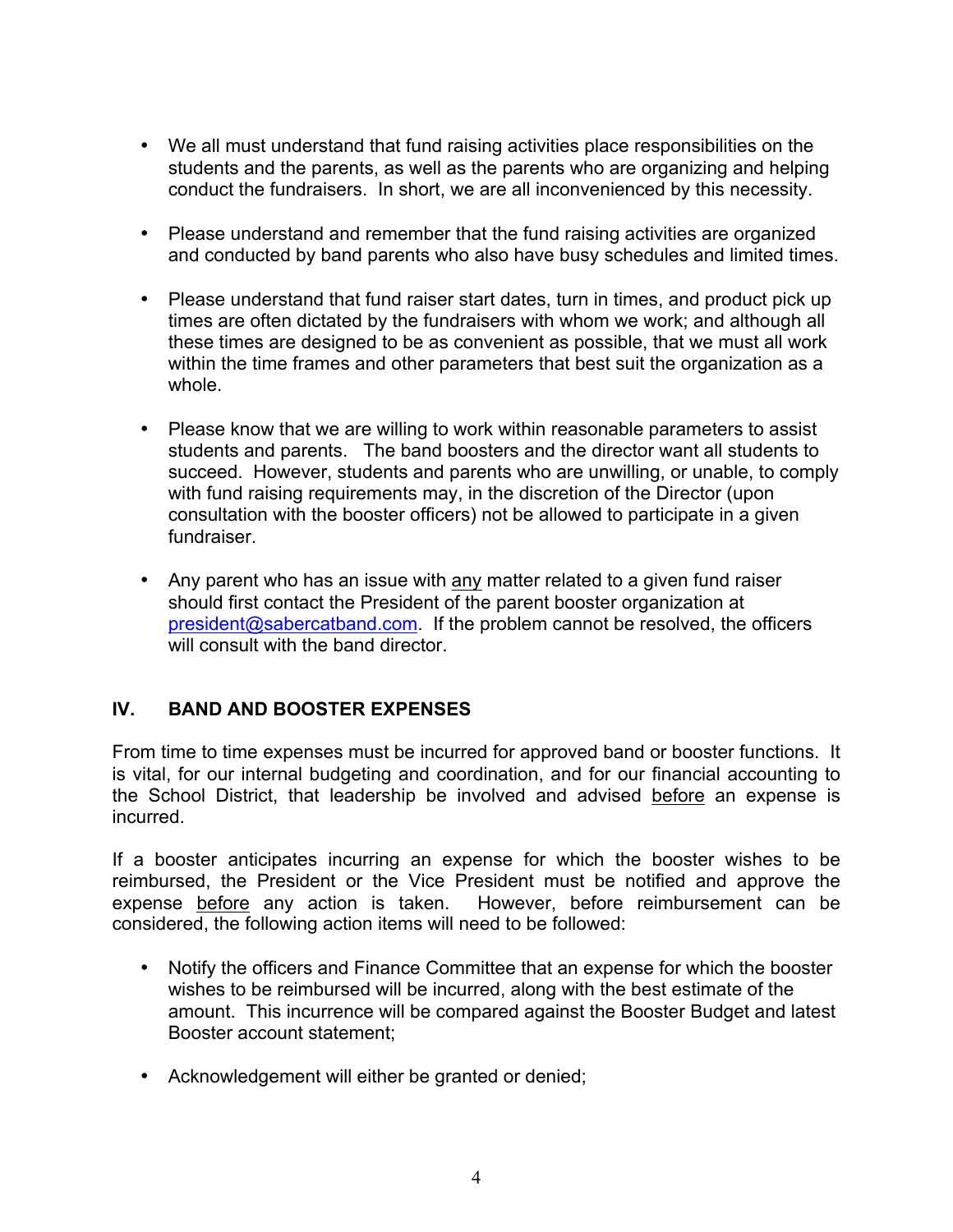- If approved, receipts and/or documentation will need to be submitted to the Finance Committee. The Finance Committee will inform the Treasurer reimbursement is approved.
- If a booster conducting the function wishes to donate the expense, the President or the Vice President should be so advised. Documentation (such as receipts) should be provided to the Treasurer after the expense is incurred. If the booster wishes, an appropriate receipt from the band booster organization will be provided the booster.

For purposes of this policy, general or minimal printing/copying, printing supplies and equipment, equipment depreciation, and time are not permitted for reimbursement.

## **V. CONFLICTS AND DISCIPLINARY ISSUES**

Our students operate in a variety of extracurricular activities which are often physically and emotionally taxing. By the very nature of the activity, they necessarily spend a great deal of time together and share a variety of experiences. These times lead to unforgettable memories, but also unfortunately sometimes can lead to conflict. In such times, it is important as parents and guardians to remember and understand that they are young people who are dealing with a variety of biological, emotional and psychological pressures.

We as concerned parents are naturally inclined to intervene on behalf of our children. Sometimes our protective urges are appropriate, and sometimes, we must be careful to reach the balance between letting our students resolve, in healthy ways, their own conflicts, without our parental involvement.

Always remember: 1) there are always 2 sides to every "story"; and 2) ultimately the Director is responsible to ensure cohesion and proper behavior among students involved in his program and its activities.

We therefore encourage the following:

• **Steps to take to resolve or correct immediately harmful behavior:** If we observe behavior which is dangerous to our student, or another's' immediate health, safety or welfare, we should, as reasonable adults, intervene, to protect the interests of all involved.

In such cases, after the immediate situation has been resolved, please report the incident to a booster officer or to the Directors. If a booster officer is alerted, he or she will alert the Director. Remember that the Director is the ultimately responsible person, and he should be given fair opportunity to resolve the issue within the guidelines and responsibilities imposed on him by the School District.